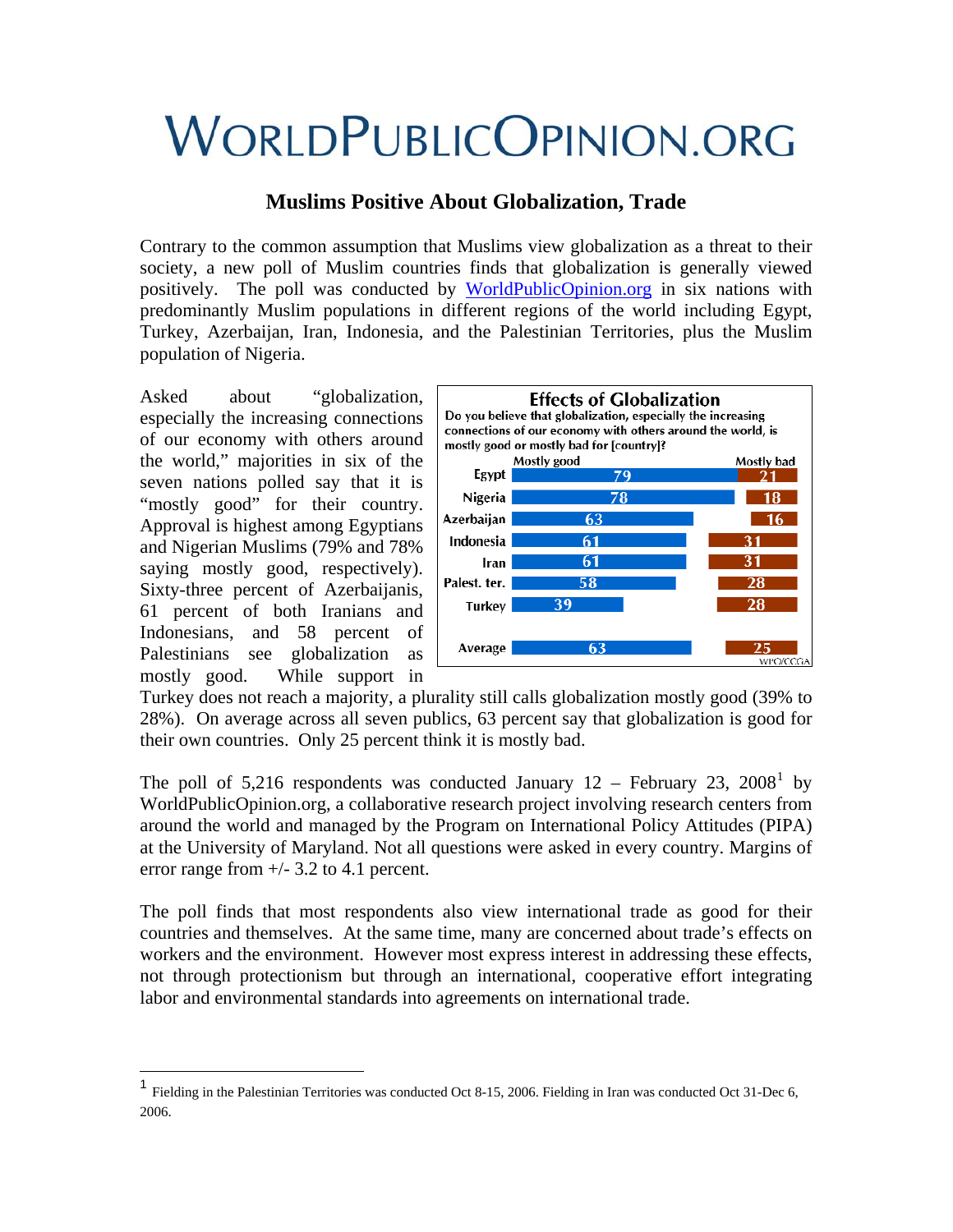Steven Kull, director of WorldPublicOpinion.org comments, "These findings run counter to the widespread assumption that people in the Muslim world are anxious and hostile about the prospect of integration into the global economy."

## **International Trade**

Asked whether international trade is good or bad for **their country's economy**, majorities in five of six nations polled say that it is good. Similar to answers on globalization, on average 64 percent think international trade is good for their country's economy, while 29 percent say it is bad. However individual nations vary. While Turks only have a plurality positive about globalization, they have a strong majority (72%) positive about trade. While Egyptians and Nigerian



Muslims are the most positive about globalization, they are the most skeptical about trade—a bare plurality of Nigerians give it a positive rating (51% to 46%) while Egyptians are evenly divided. The most enthusiastic public is that of Azerbaijan, where 85 percent are positive. Palestinians and Indonesians are also quite positive (70% and 60% say mostly good).

Majorities or pluralities in five of six nations see international trade as good for **their countries' companies**, Nigerian Muslims being the only exception (though the Nigerian population as a whole is positive). Eighty percent of Azerbaijanis, 70 percent of Turks, 67 percent of Palestinians, and 52 percent of Egyptians see their national companies as benefiting from international trade. Among Indonesians a 49-percent plurality agreed, with 39 percent seeing trade's effects as bad. Among Nigerian Muslims, though, 59 percent see trade as adversely affecting Nigerian companies, and only 37 percent think the effects are good. Overall, on average 59 percent see trade as beneficial to their respective countries' companies.

Majorities in every population polled think trade is good for **consumers,** on average 63 percent. On this Nigerian Muslims lead the way, with 77 percent positive, followed by Azerbaijanis (67%), Turks (62%), Indonesians (59%), Palestinians (57%), and Egyptians (54%). Those who see trade as hurting consumers were most numerous in Egypt (46%) and Indonesia (32%).

Most think international trade is also good for their own **standard of living**—on average 56 percent hold this view, with 30 percent saying their standard of living is hurt by trade. The exception is Egypt where 56 percent say it is bad for their standard of living. Elsewhere, Azerbaijanis, Palestinians, and Turks are the most positive, at 65, 62, and 61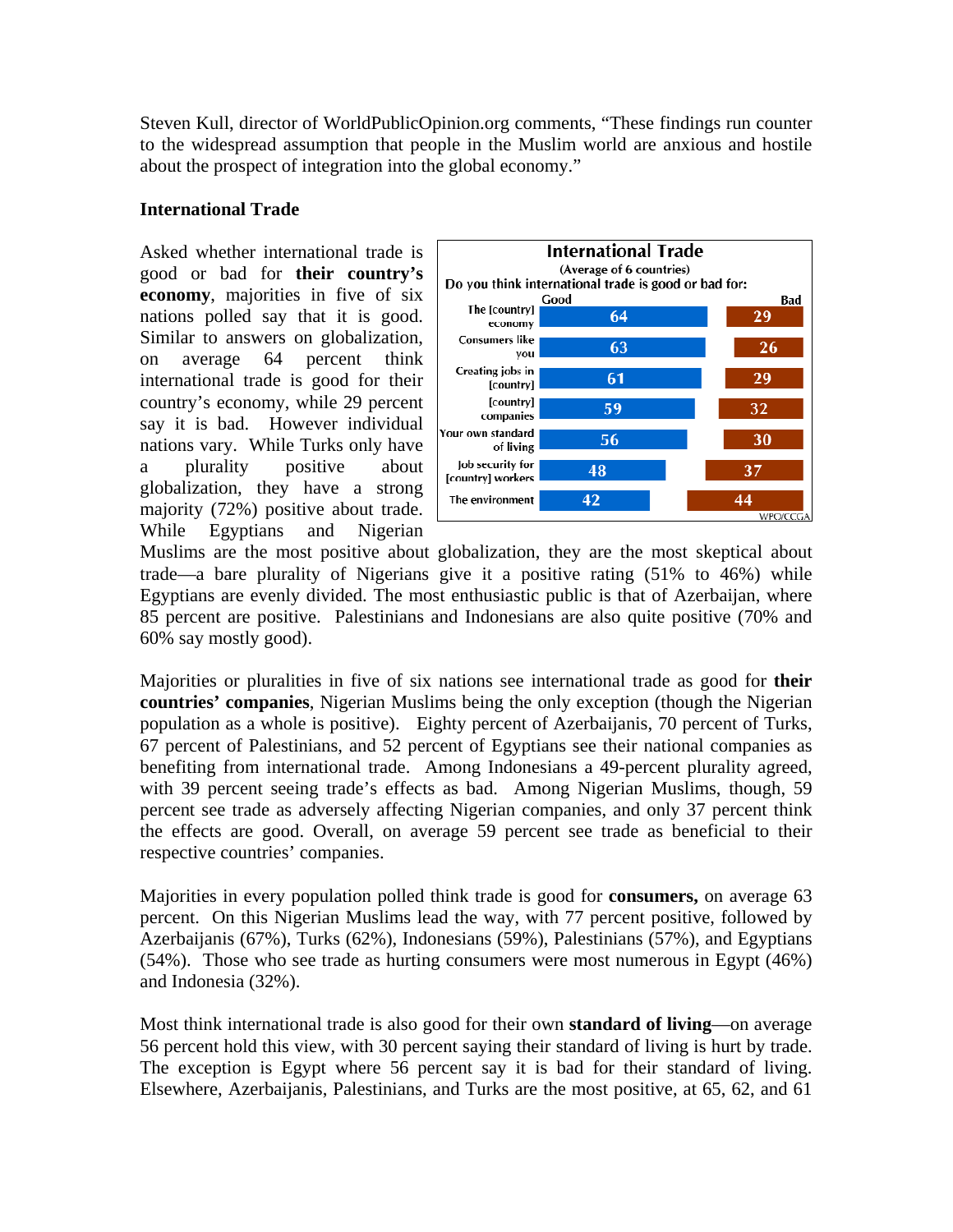percent respectively. Fifty-four percent of Nigerian Muslims and 51 percent of Indonesians agree.

The reservations expressed by Egyptians and Nigerian Muslims may be related to the economic conditions in their country, where economic booms in some sectors, often associated with greater trade, have been matched with growing inequality. In Egypt, where ambitious economic reforms launched in 2004 have contributed to growth rates of around 7 percent, poverty has nonetheless increased over the past three years<sup>[2](#page-2-0)</sup>. In Nigeria, oil industry practices have been a focus of complaints and opposition for  $decades$ , on both economic and environmental grounds<sup>[3](#page-2-1)</sup>.

#### **Trade and Labor**

Views of the effect of international trade on workers is more mixed. While trade is widely seen as positive for **creating jobs**, its effect on **job security** for workers produces more divided responses. On average, a 61-percent majority thinks international trade is good for creating jobs in their own countries (29% bad), while a 48-percent plurality think international trade is good for job security (37% bad).

Again Azerbaijanis and Turks are the most positive. Seventy-seven percent of Azerbaijanis see job creation, and 57 percent see job security, as benefiting from international trade—as did 66 and 62 percent of Turks, respectively. Among the Palestinians, 62 percent think international trade aids job creation, and 57 percent think it aids job security. In Indonesia, a 55-percent majority says trade helps to create jobs, but a lesser 47-percent plurality thinks trade helps job security. On both points 37 percent disagree.

Egyptians are negative by a margin of almost two to one about trade's impact on job creation and security: Sixty-four percent think that trade is bad for job creation and 65 percent think it is bad for job security.

Nigerian Muslims have divergent responses to the two questions. Seventy-two percent think trade is good for job creation, while 64 percent think it is bad for job security. These responses reflect the fact that international trade can indeed stimulate the creation of new jobs while also engendering rapid changes that undermine job security.

#### **Trade and the Environment**

 $\overline{a}$ 

Out of all the effects posed to respondents, international trade's effect on the **environment** elicited the most negative views from respondents. On average across the

<span id="page-2-0"></span><sup>2</sup> David J. Lynch, "Egypt's economy soars; so does misery," *USA Today,* May 14, 2008, [http://www.usatoday.com/money/world/2008-05-14-egypt-economy\\_N.htm](http://www.usatoday.com/money/world/2008-05-14-egypt-economy_N.htm)

<span id="page-2-1"></span><sup>3</sup> *Economist,* "Another deadline goes up in flames: Continued gas flaring harms both the environment and the economy," April 3, 2008, [http://www.economist.com/world/mideast](http://www.economist.com/world/mideast-africa/displaystory.cfm?story_id=10979890)[africa/displaystory.cfm?story\\_id=10979890](http://www.economist.com/world/mideast-africa/displaystory.cfm?story_id=10979890).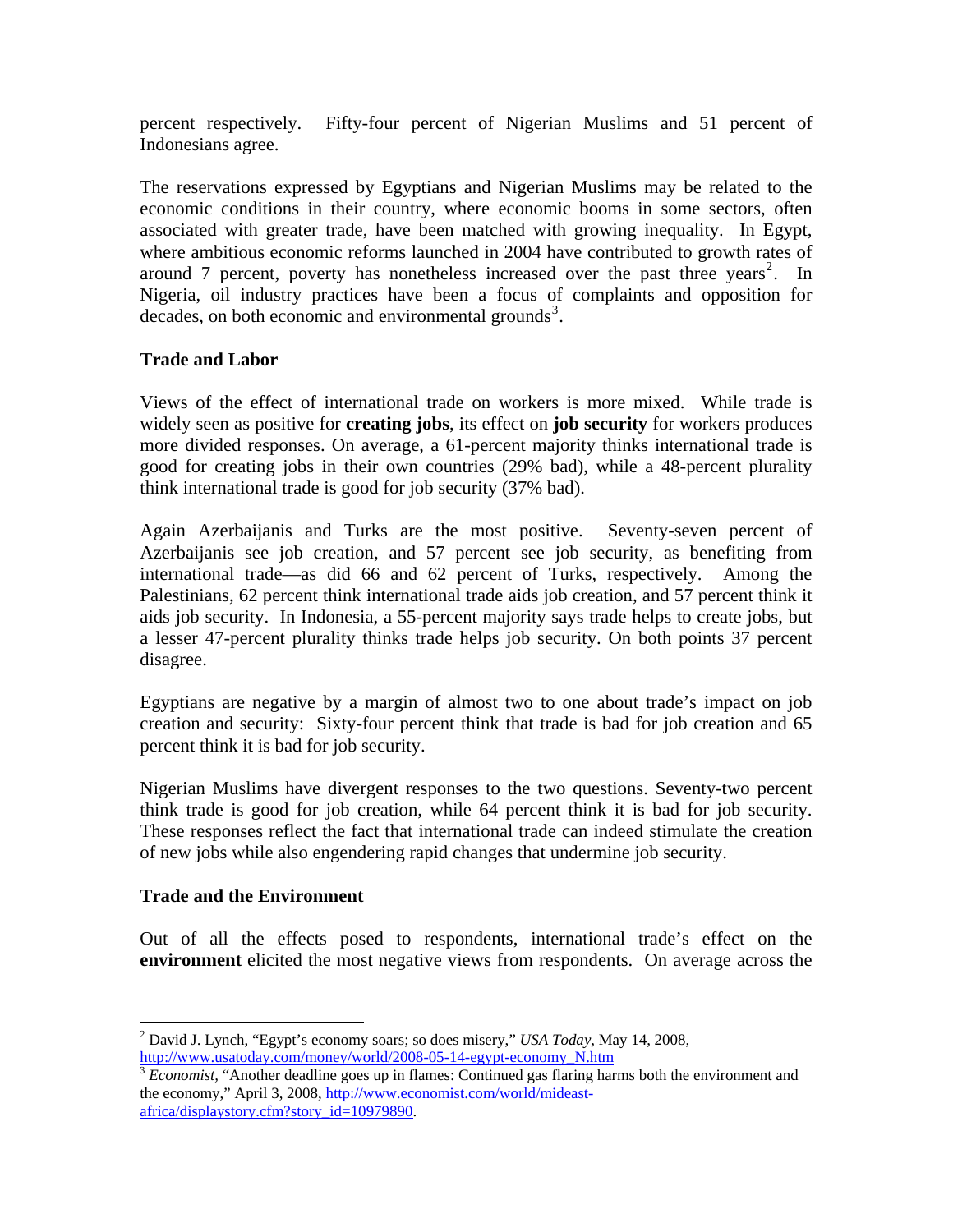six populations opinion is divided, with 44 percent saying it has a bad effect and 42 percent saying it has a good effect on the environment.

Views vary considerably on this issue between nations. Majorities in three nations see trade's environmental effects as negative—most strongly among Egyptians (63%), Nigerian Muslims (58%), and Indonesians (56%). In two other nations majorities take a positive view—Turkey (58%) and the Palestinian Territories (53%). In Azerbaijan, a 42-percent plurality see trade's environmental effects as good while 33 percent see them as bad.

## **Environmental and Labor Standards in Trade Agreements**

Some propose requiring minimum environmental standards in trade agreements as a way to mitigate the potentially negative impact of trade on the environment. They argue that this would subvert the potential for companies to seek out countries with the lowest environmental standards and for countries to compete by lowering their standards. Critics say, however, that including environmental standards in trade agreements can hurt developing countries' competitive edge by



raising costs and discouraging investment. The leaders of many developing countries oppose requiring such standards.

Even though the predominantly Muslim countries in this poll are considered developing countries, the data show that very large majorities in all five counties polled support incorporating environmental standards into trade agreements. On average 84 percent approve, with no country having less than three in four in support.

Interestingly, the highest majorities come from the two populations that express the most doubts about international trade in general, and the highest level of concern about the impact of trade on the environment. Ninety-three percent of Egyptians and 91 percent of Nigerian Muslims say that trade agreements should include "minimum standards for protection of the environment." Eighty-three percent of Azerbaijanis, 79 percent of Indonesians, and 75 percent of Turks agree.

A concern that runs parallel to international trade's effect on the environment is its effect on labor standards. Here again there is concern that, in an attempt to cut labor costs, multinational companies will seek out—and developing countries will provide—a labor market with low levels of protections for workers. Thus it has been proposed that international trade agreements include labor standards that would require signatory